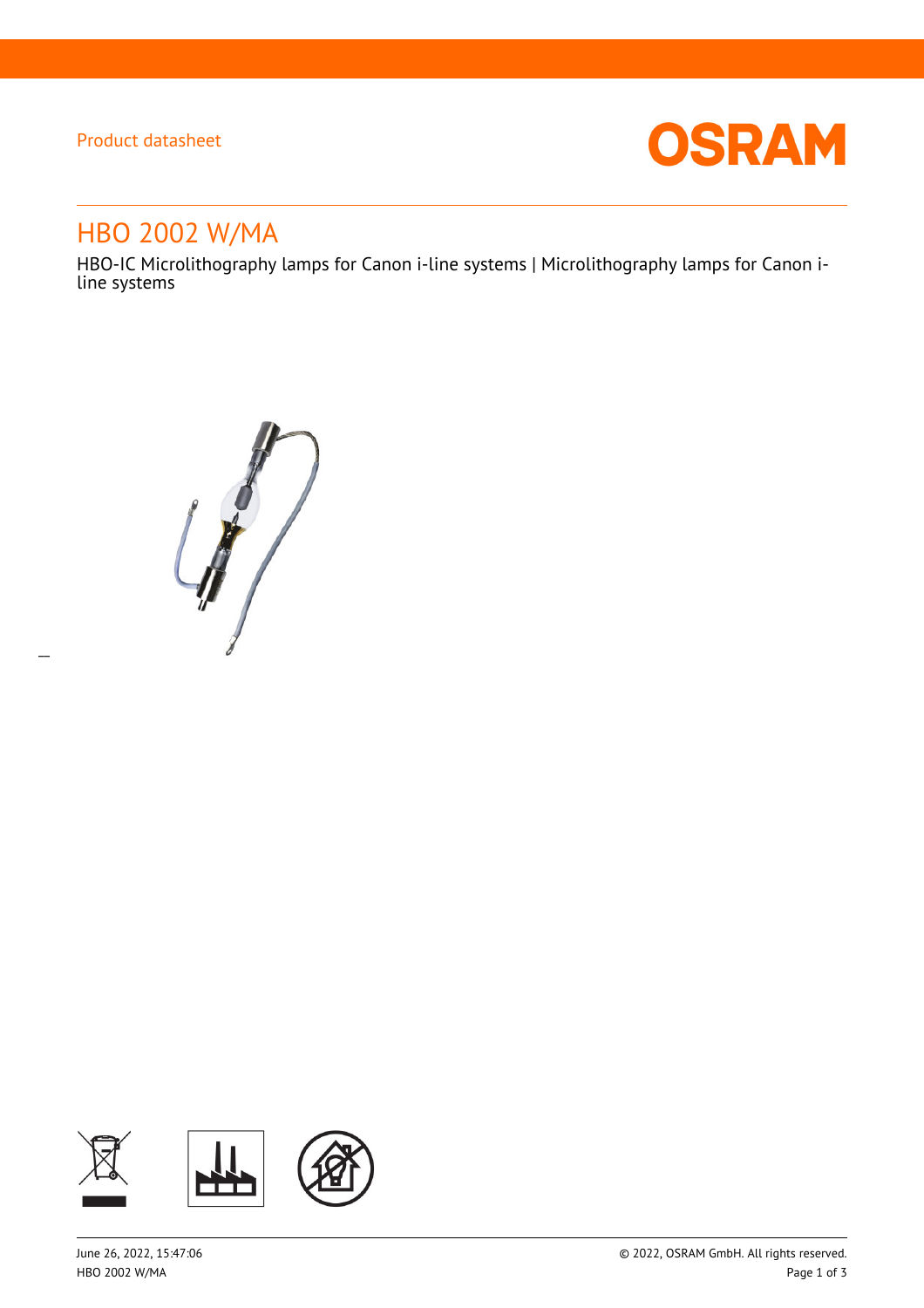## Product datasheet

#### Technical data

#### **Electrical data**

| <b>Nominal current</b> | 54 A      |
|------------------------|-----------|
| Nominal voltage        | 37.0 V    |
| Type of current        | DC        |
| <b>Rated wattage</b>   | 2000.00 W |
| Nominal wattage        | 2000.00 W |

## **Dimensions & weight**



| --- |  |  |
|-----|--|--|
|     |  |  |
|     |  |  |
|     |  |  |

| <b>Diameter</b>    | $62.0$ mm        |
|--------------------|------------------|
| Length             | 270.0 mm         |
| Electrode gap cold | $3.0 \text{ mm}$ |

## **Capabilities**

**Burning position Burning position** 

1) Anode underneath

### **Environmental information**

| Information according Art. 33 of EU Regulation (EC) 1907/2006 (REACh) |                                                                                                       |  |  |  |
|-----------------------------------------------------------------------|-------------------------------------------------------------------------------------------------------|--|--|--|
| Date of Declaration                                                   | 04-03-2022                                                                                            |  |  |  |
| <b>Primary Article Identifier</b>                                     | 4050300628240   4050300947259                                                                         |  |  |  |
| Candidate List Substance 1                                            | Lead                                                                                                  |  |  |  |
| CAS No. of substance 1                                                | 7439-92-1                                                                                             |  |  |  |
| Safe Use Instruction                                                  | The identification of the Candidate List substance is<br>sufficient to allow safe use of the article. |  |  |  |
| Declaration No. in SCIP database                                      | af958d72-01f1-43c6-98a7-e4cb52024dea   d3ee2a8f-<br>7201-41c8-8fe6-b8140950a0a3                       |  |  |  |